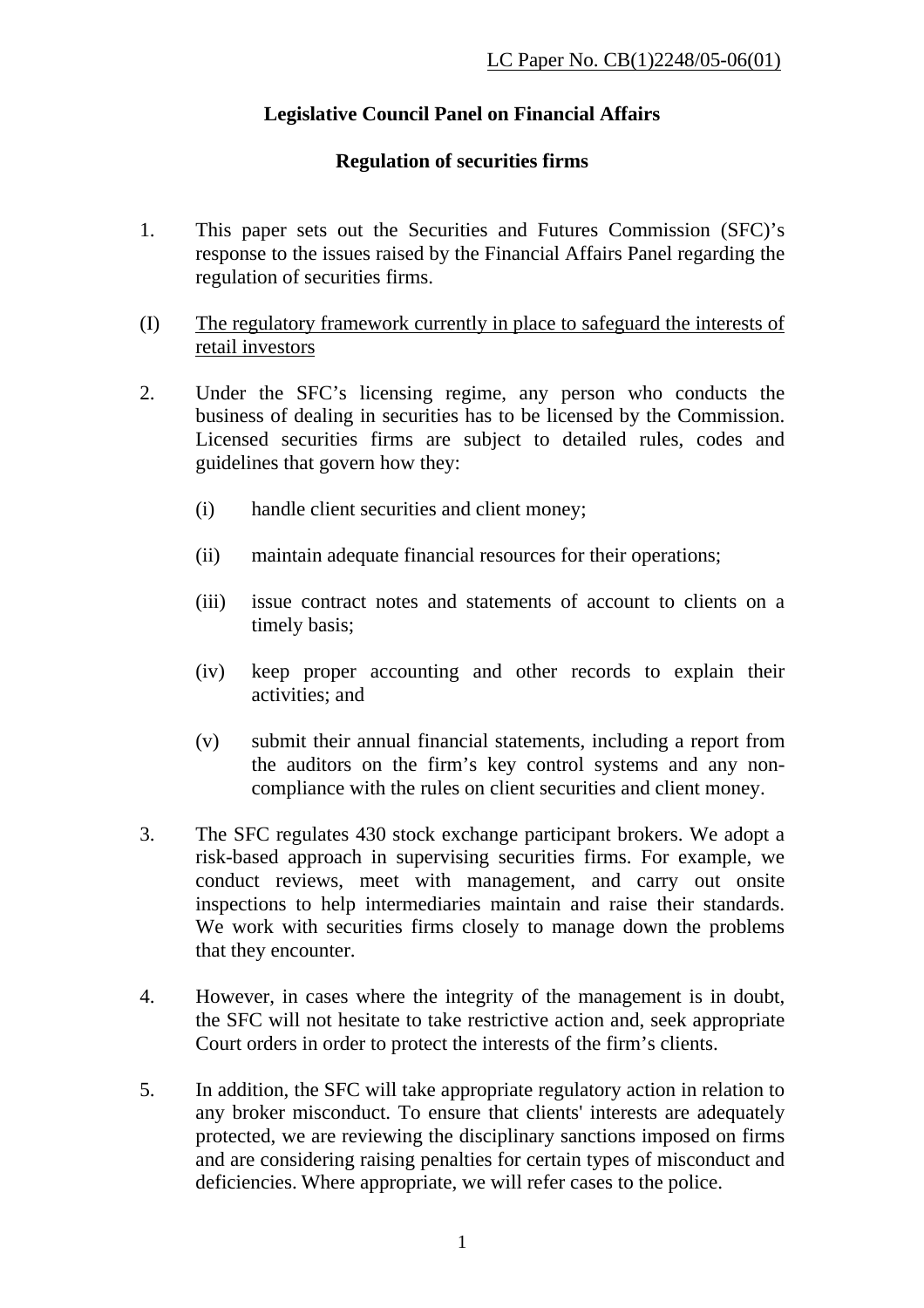- (II) The misconduct involved in the three recent broker incidents and the deficiencies in the current regulatory regime as reflected in these cases
- 6. The SFC conducted a rapid onsite inspection in all three cases of broker misconduct once we identified certain unusual patterns in the financial returns submitted by these brokers. The inspection focused on verifying the firm's financial resources and employing means to safeguard client assets. Once these brokers were subjected to close scrutiny, we were able to confirm our suspicions and uncover the specific misconduct. We found that besides breaching the financial resources rules,
	- (a) Whole Win Securities Limited also pledged cash clients' securities to obtain bank financing which is a blatant breach of the relevant law; and
	- (b) In the case of Tiffit Securities (Hong Kong) Limited ("Tiffit") and Wing Yip Company Limited ("Wing Yip"), client securities were sold or transferred without client knowledge or authorization. Both brokers covered up their wrongdoings by sending falsified statements to their clients.
- 7. From these incidents, it is clear to us that because the misconduct was very well hidden, an inspection may not always reveal or uncover the problems. In the circumstances, it may require a large-scale circularization exercise (i.e. by seeking direct confirmation from clients of a broker as to their stock holding and account balance, typically on a sample basis) to uncover the misappropriation.
- 8. In all the three cases, we acted immediately on uncovering the misconduct to stop further dissipation of client assets, by issuing restriction notices and applying for the appointment of administrators. In one case, we have also managed to obtain a prohibition order from the Court to stop the owner of the broker firm from leaving Hong Kong as well as an interim order to freeze his and his wife's personal assets in or out of Hong Kong. In addition, we have regular meetings with the administrators to make sure that they are making good progress in returning assets to clients. We also issue press releases regularly to inform the market on significant developments on the cases. In addition, we are conducting investigation into these cases and have been working closely with the Police. The Investor Compensation Fund is also handling investor compensation matters.
- 9. All three cases had the following common features and deficiencies:
	- (a) The root of the problem was a serious integrity issue where the senior management of the firm (usually the principal owner/shareholder) abused the trust placed in them by their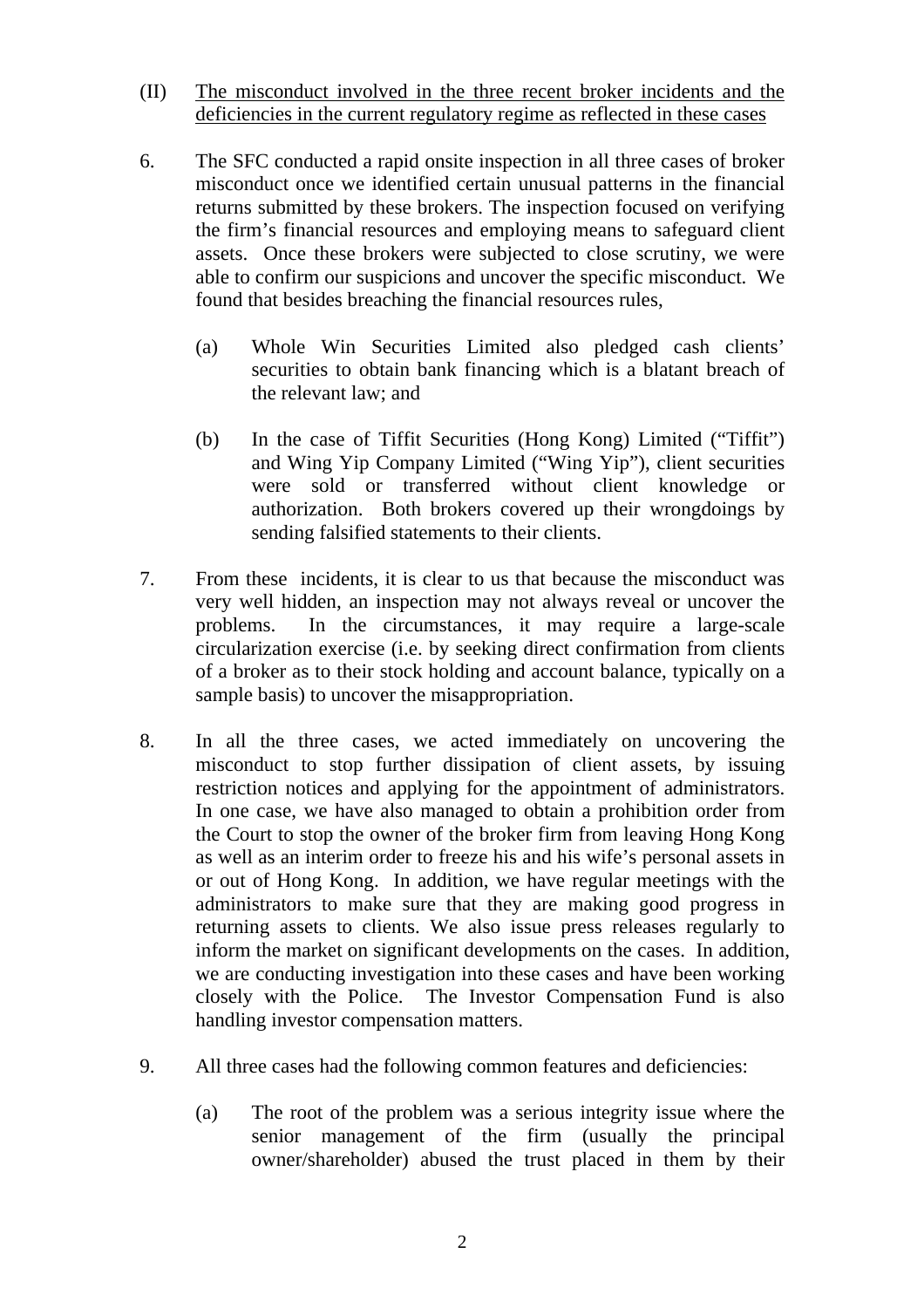clients and failed to discharge their duty of care in safekeeping their clients' assets.

- (b) All three firms were relatively small, family-run businesses without proper segregation of duties or checks and balances. The principal owner/shareholder effectively controlled the entire operation.
- (c) The vast majority of the firms' clients did not maintain an Investor Participant Account (IP Account) or a Stock Segregated Account (SSA) on CCASS which could have reduced the risk of their securities being misappropriated by broker firms.
- (d) None of the firms' auditors had expressed an adverse opinion on the systems of control for ensuring compliance with the rules on client securities and client money or reported any noncompliance with such rules.
- (III) Action Plan

 $\overline{a}$ 

10. Based on these findings, we have devised a 3-pronged action plan to help identify brokers with potential integrity concerns and deter misconduct.

#### *(i) Rigorous supervision of brokers*

- 11. As our supervision methods to date have been effective in identifying potential problems, we will continue our rigorous supervision of brokers, keeping a close eye on their financial positions and following up on any anomalies or suspicious behaviour.
- 12. In addition, SFC has also taken the initiative to amend the client securities rules to enhance the protection to investors by imposing a repledging limit on firms licensed for dealing in securities or securities  $\text{margin financing}^1 -$ 
	- (a) a repledging limit of 180% will come into effect on 1 October 2006; and
	- (b) after a further period of 12 months, i.e. on 1 October 2007, the repledging limit will be fixed at 140%.

 $<sup>1</sup>$  In addition, the SFC has also made amendments to the financial resources rules (FRR) to raise certain</sup> FRR haircut percentages, and to the contract notes rules to impose additional disclosure requirements in monthly client statements on any firm which has repledged securities collateral. The amendments will come into operation on 1 October 2006.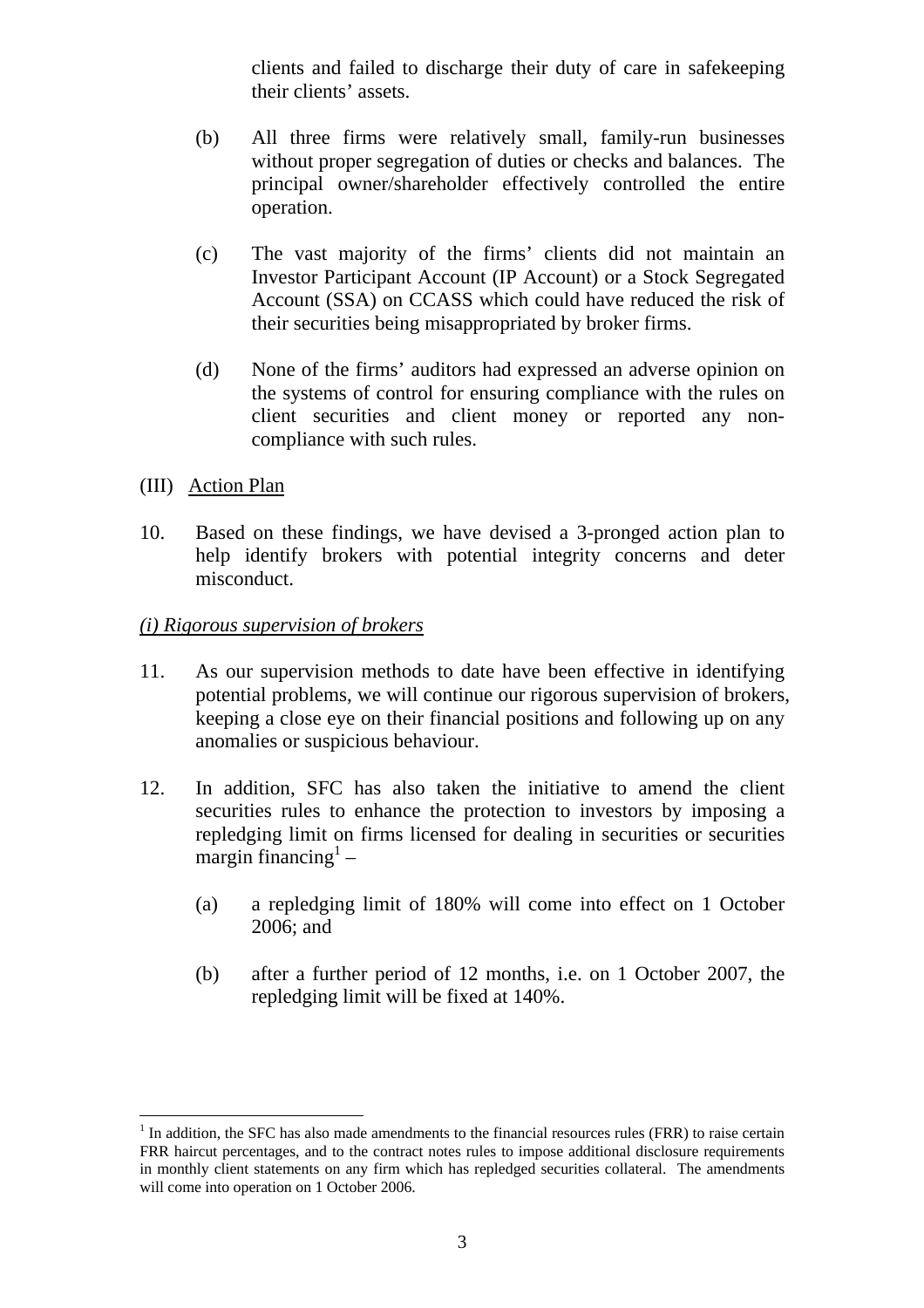- 13. Investors play an important part in safeguarding their own interests. As such, investor education is a key area that the Commission has always focused on.
- 14. We are keen to promote the IP accounts because IP accounts protect investors' shares as brokers do not control these accounts and transfers of shares from these accounts cannot be processed without client's instructions directly given to CCASS. However, we understand that despite the security offered by IP accounts, they are not popular amongst investors for various reasons:
	- (a) investors were not aware of these accounts;
	- (b) their brokers have not promoted the use of IP accounts to them;
	- (c) the accounts are not sufficiently user-friendly; and
	- (d) there are costs involved in using the accounts (i.e. the fees etc charged by the Hong Kong Securities Clearing Company Limited (HKSCC)).
- 15. To address these issues, apart from our investor education efforts to encourage the greater use of IP accounts, we have recently issued a circular to the brokerage community urging them to promote the IP accounts to their clients. We have started a dialogue with the HKSCC with a view to making the use of the service of IP accounts more attractive to investors.

# *(iii) Collaboration with the Audit Profession*

- 16. It is very difficult to detect falsification of accounting records and trade documentation by way of a financial audit by auditors. A more effective way to detect fraud is by circularization so that clients get to independently confirm their positions. If circularization is not implemented properly or at the appropriate time, the likelihood of fraud or misconduct going undetected is significantly increased. We are concerned over this issue and have since referred a suspected case of sub-standard audit work to the Hong Kong Institute of Certified Public Accountants (HKICPA) for investigation.
- 17. At present, auditors can exercise their discretion as to whether they should conduct circularization of client accounts. For the reasons given above, we take the view that circularization is an effective audit step to uncover fraud. We have entered into a dialogue with the HKICPA to further discuss this and recently the HKICPA announced that they support the idea of more effective circularization.